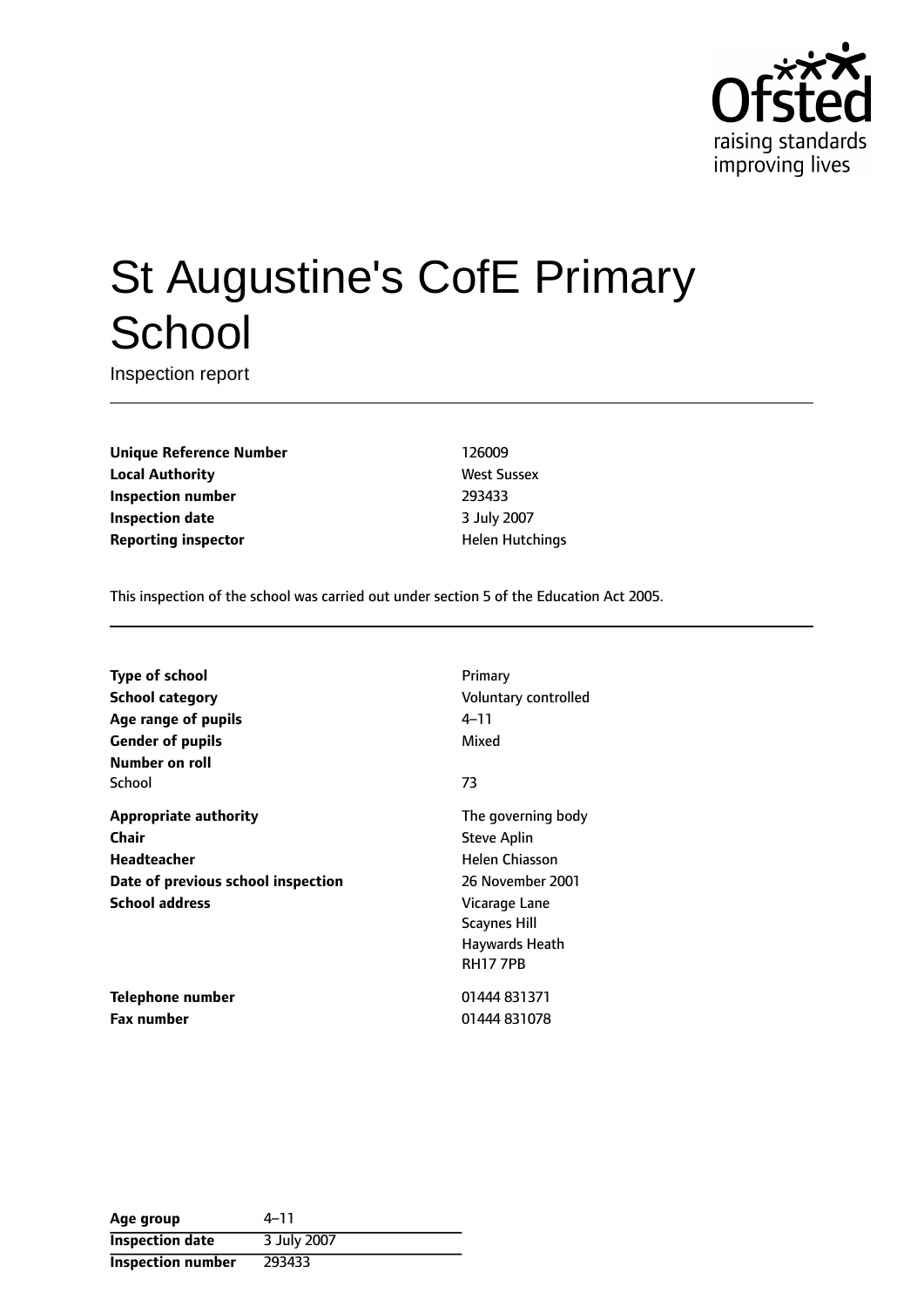.

© Crown copyright 2007

#### Website: www.ofsted.gov.uk

This document may be reproduced in whole or in part for non-commercial educational purposes, provided that the information quoted is reproduced without adaptation and the source and date of publication are stated.

Further copies of this report are obtainable from the school. Under the Education Act 2005, the school must provide a copy of this report free of charge to certain categories of people. A charge not exceeding the full cost of reproduction may be made for any other copies supplied.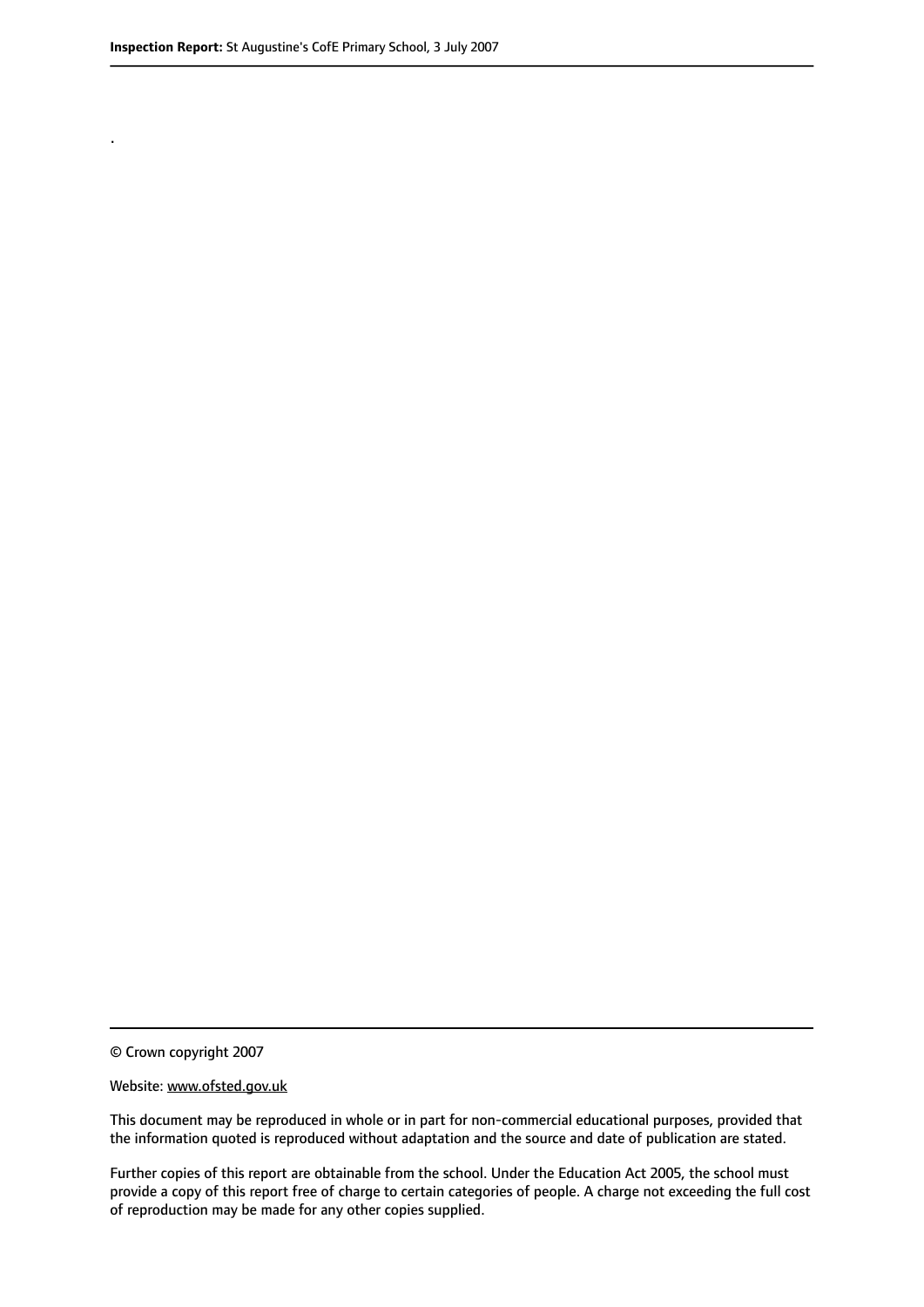### **Introduction**

The inspection was carried out by one Additional Inspector.

#### **Description of the school**

The school is considerably smaller than most primary schools. Most children are from White British backgrounds. The proportion of pupils eligible for free school meals is low. Almost a third of pupils have learning difficulties or disabilities, which is above the national average. A third of pupils join the school after the normal point of entry.

#### **Key for inspection grades**

| Good         |
|--------------|
| Satisfactory |
| Inadequate   |
|              |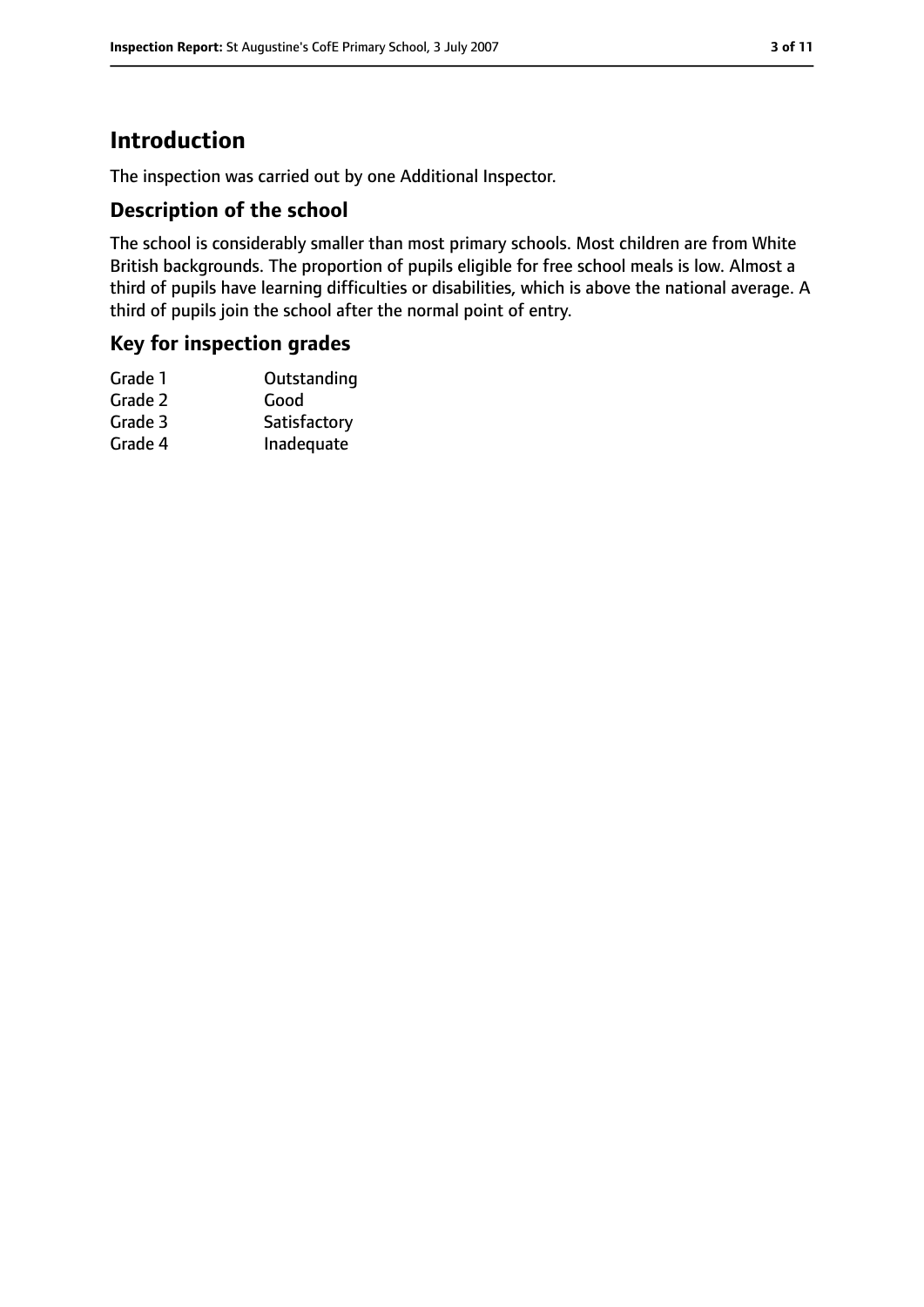### **Overall effectiveness of the school**

#### **Grade: 2**

St Augustine'sis a good school with many outstanding features. Parents appreciate the qualities within the school, reflected in the high rate of return of the inspection questionnaires. Parents recognise that the very welcoming, friendly atmosphere enables their children to grow and develop within a trusting and challenging environment. One comment summarised the views of many others: 'A five star school.' Pupils are similarly satisfied with what the school offers. When asked what they would like to change in the school, pupils commented, 'We like it as it is'. Pupils' personal development and well-being are outstanding. Within its Christian ethos, the school values each pupil and successfully recognises and develops the gifts and talents of individuals. Pupils are reflective and have a 'can do' attitude. This is a school where pupils are very active, whether at playtimes or in lessons. Behaviour is exemplary. Pupils feel safe and say that bullying does not happen but they know exactly what to do if it did or if they felt unsafe in any way. They trust adults in the school because they know them well.

As a result of consistently good teaching and pupils' very positive attitudes to learning, pupils make good progress and achieve well. Children settle quickly into school life in the Reception Year or as new entrants in later years. In the first class, children develop a good foundation for later learning. From a below average start, pupils reach standards in the tests in Year 6 that are above and, increasingly, well above national averages. Although there is some variation in standards from year to year because of small numbers and the differing capabilities of pupils, there has been a significant improvement in achievement and standards over the last few years. Pupils with learning difficulties or disabilities do particularly well, often achieving standards in line with their peers.

All adults provide exceptionally good care, support and guidance for pupils. The systems to track pupils' progress towards their targets are robust and used well to match work closely to pupils' capabilities. Teachers mark pupils' work regularly and provide very good positive feedback. They also give good oral advice on what needs to be improved, because class sizes are small, but do not always record this on written work for pupils to have a more tangible record of what they should do next. Pupils clearly enjoy school and their education because they find the work planned for them interesting. The curriculum is good and teachers are constantly seeking ways of making learning even more interesting for pupils. The wide range of activities undertaken in the school is seen clearly in the vibrant school displays.

Good leadership and management have been the key to continued improvement. The headteacher has been exceptionally successful in establishing strong teamwork amongst adults and pupils alike and in projecting a clear understanding of how to evaluate the effectiveness of current practice as a means to moving forward. As a result, the school has an accurate understanding of its current strengths and what can be developed further over time. It is well placed to face future challenges, and staff and governors have the skills and commitment to achieve their aim of excellence in all aspects of school life.

#### **What the school should do to improve further**

• improve marking to give pupils more advice on precisely what they have to do next to improve their work.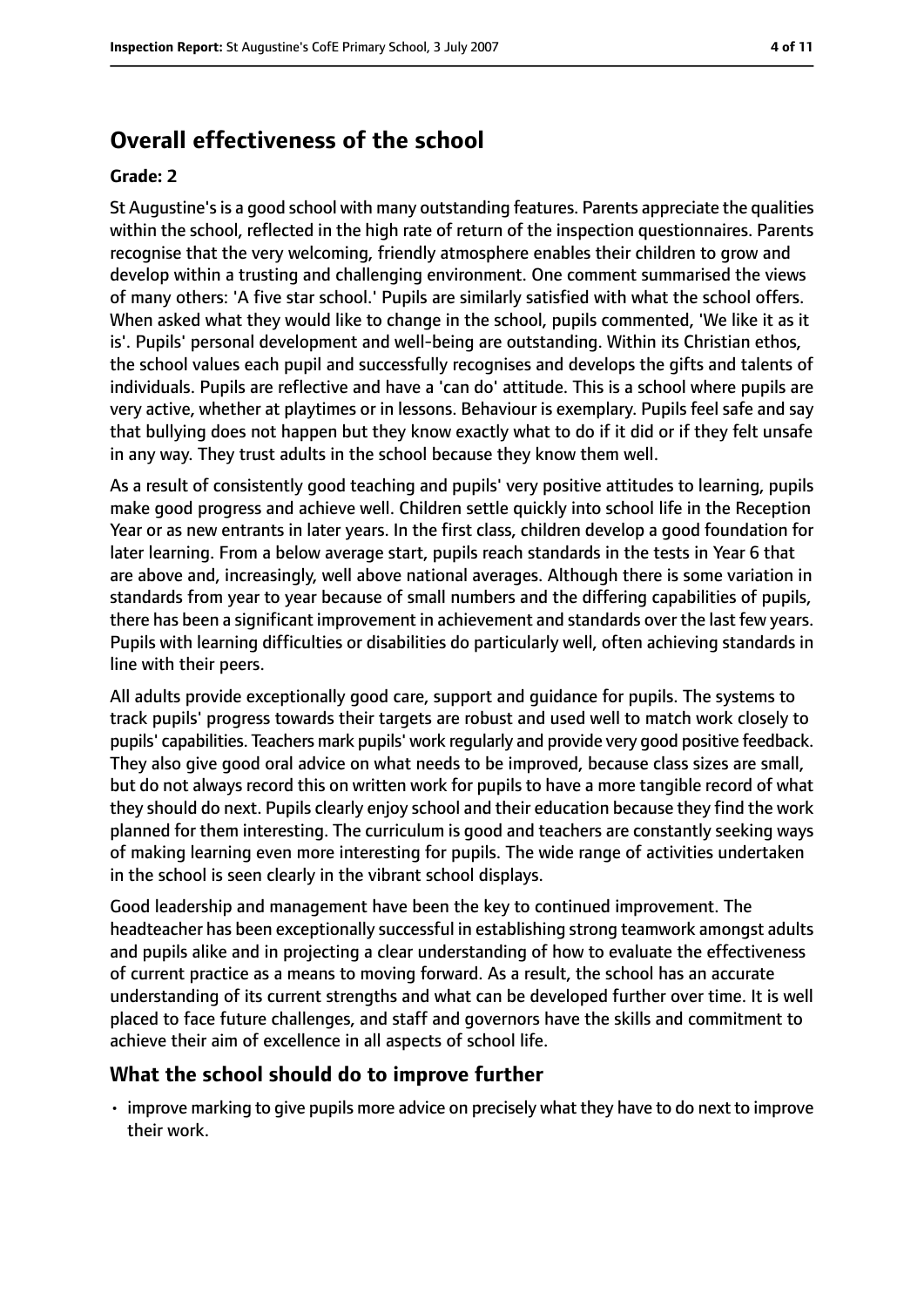### **Achievement and standards**

#### **Grade: 2**

Standards are above average in Year 6, which represents pupils' good achievement through the school, given that almost a third of pupils join the school with learning difficulties and/or disabilities. These pupils make outstanding progress. The attainment of children when they join the Reception Year varies considerably because the number in each year group is small. Overall their attainment is slightly below that normally found for children of their age. They make good progress in the Foundation Stage, particularly developing very positive attitudes to learning and make a smooth transition into Year 1 work. Pupils continue to make good progress, steadily increasing the gap between school and national performance levels so that in some years, the results in the national Year 6 tests are significantly above the national average. In 2006, results were exceptionally high and pupils currently in Year 6 are on course to achieve at similar levels. The school is rightly proud of the progress pupils make in writing in their early years in the school, with many now reaching the higher Level 3 in Year 2. This provides a firm basis for success in Years 3 to 6 so that pupils enter secondary school confidently and this sets them up well for the world of work in the future. The school has steadily increased the progress pupils make over the last three years and has regularly exceeded the challenging targets it set for its performance.

### **Personal development and well-being**

#### **Grade: 1**

Pupils are exceptionally enthusiastic about their school and their work. This is reflected in their high levels of concentration and hard work in lessons and the enthusiasm with which they undertake work independently, such as when they research topics for themselves. Attendance is above average in spite of some parents having to take holidays during term time because of the seasonal nature of their occupations.

Pupils' spiritual, moral, social and cultural awareness is outstanding. Their spiritual development is promoted very successfully through close links with the local church and a well-thought-out series of themes for collective worship. Pupils' behaviour in lessons and around the school is exemplary, which makes a strong contribution to their personal development and academic achievement. There is a real sense of community; for example, the oldest pupils look after the youngest at lunchtime and encourage them to play happily as part of a 'family' of all age groups. This was seen during the inspection when children had to come inside very quickly because of sudden torrential rain. All settled down immediately and carried on very sensibly, with some pupils helping to assemble stage scenery with adults, while others played games involving all age groups in classrooms. They help each other to stay safe, for example by not running in corridors. Pupils have an exceptional awareness of how to lead healthy lives and try to practise this in the food they eat and through their participation in a wide range of sporting activities. The school council is very effective so pupils are listened to. They are confidently exercising their responsibilities as global citizens, for example by influencing the choice of equipment for the village playground or raising funds for charities abroad. These are only some of the ways in which pupils make a positive contribution to the community.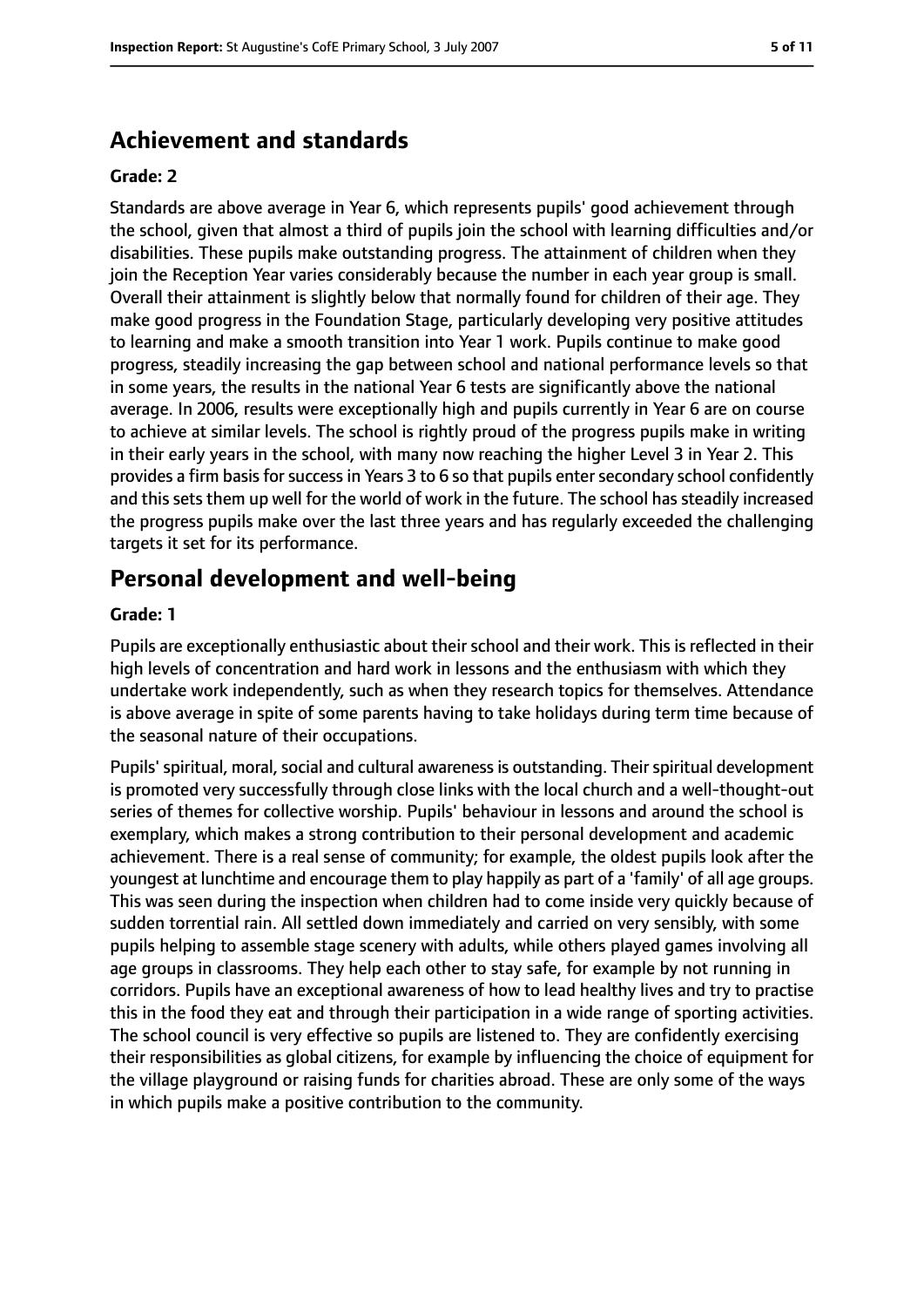### **Quality of provision**

### **Teaching and learning**

#### **Grade: 2**

Teaching is consistently good across the school and effectively develops a maturity in pupils so that they become enthusiastic and reflective learners. Pupils understand the routines of learning well and appreciate that they are expected to work hard. Lessons are focused and purposeful. The strength of teamwork is seen in the teachers' capacity to cope with several temporary arrangements during the current year because of staff illness, without these having any adverse impact on pupils' achievements. Teachers and teaching assistants know pupils very well and provide constant positive feedback to pupils on their achievements. The work set for them is challenging. Older pupils in particular use target sheets to monitor their own progress and find this helpful. Marking identifies exactly what pupils have achieved, often related to the lesson objective, but does not always identify precisely enough what pupils have to do to improve the work further.

#### **Curriculum and other activities**

#### **Grade: 2**

The curriculum is broad and planned well around themes which make very effective links between subjects and areas of learning. This makeslearning particularly interesting and enjoyable for pupils. The use of some whole-school themes, for example on Native American life, provides a valuable focus when pupils of different ages enjoy sharing what others are learning about the same topic. Each topic results in pupils completing exceptionally well presented topic books, effectively using a range of literacy, numeracy and information technology skills. The school has identified that the design and technology curriculum does not outline the development of pupils' skills systematically enough. Recent developments have already begun to bring about improvements, but this work remains a priority within the school improvement plan. The curriculum is enriched further by specialist inputs for religious education, and modern foreign languages and sport through links with other schools. Extra-curricular activities are varied and popular. Older pupils gain greatly from residential visits and activities with local secondary schools.

#### **Care, guidance and support**

#### **Grade: 1**

All adults know pupils very well, and concern for their well-being is central to the school's work. Child protection and safety procedures are firmly established in school practice. Pupils are given exceptional personal support both at a whole-school level through the curriculum and individually, when necessary, by their teacher or the learning mentor. The school is not complacent and is developing the personal, social and health education curriculum further to make it more even relevant to pupils' experiences. Pupils' progress is monitored regularly and the information used very well to act swiftly if a child is not making the expected rate of progress. The school'sidentification of learning difficultiesis accurate and very effective support is provided for individuals experiencing difficulty.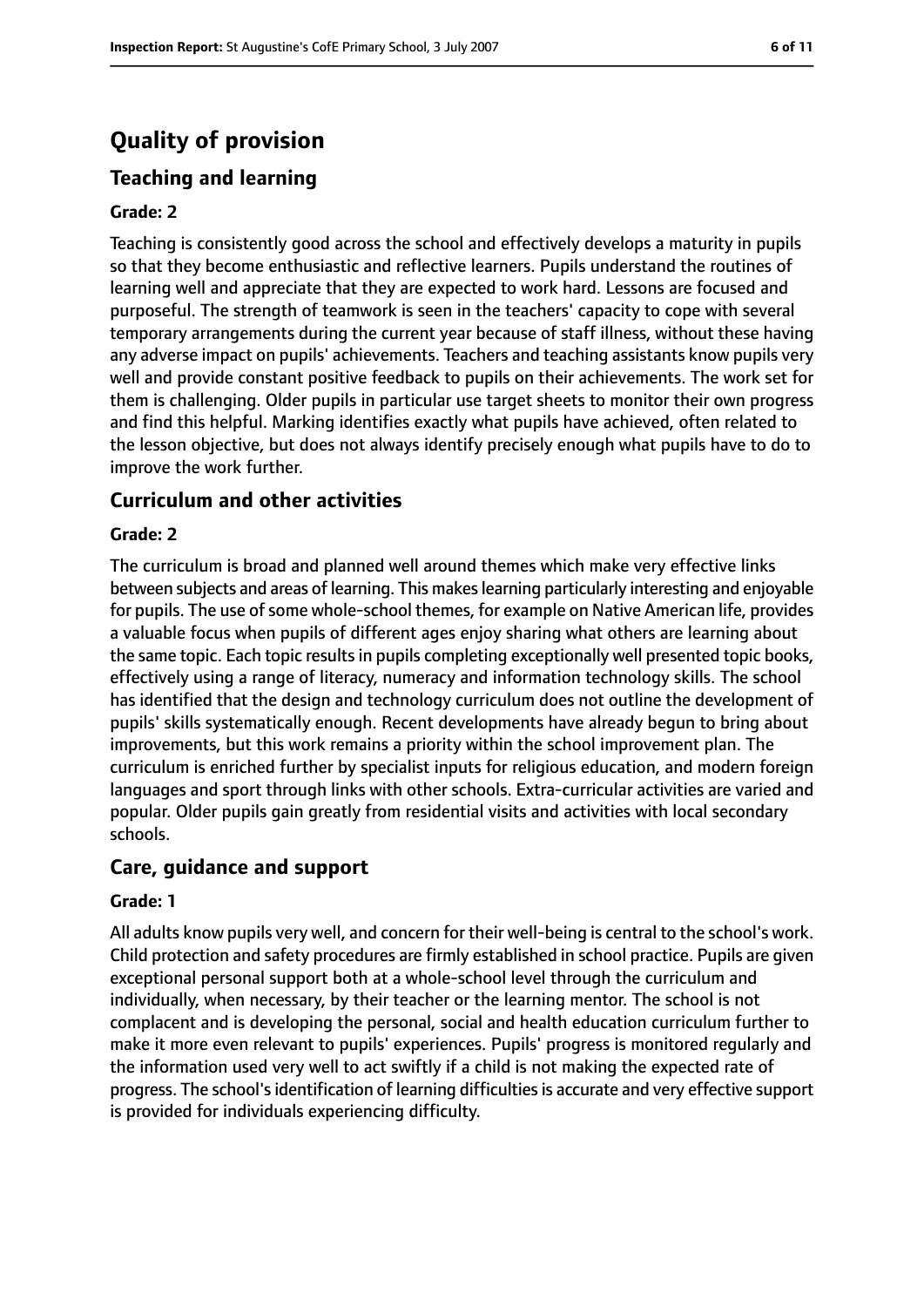### **Leadership and management**

#### **Grade: 2**

Leadership and management are good, with some outstanding features. The headteacher has built an exceptionally strong staff team who are supportive of one another and share expertise effectively. Staff recognise and appreciate the support that parents make to pupils' learning. This is a school which listens to the views of parents exceptionally well. For example, the governing body sought parents' suggestions about how to deal with the anticipated fall in numbers for the next academic year. The governing body has undertaken training to improve its efficiency and has an accurate understanding of the school's work. It has taken prompt action to ensure financial viability for the school for the future, when the roll is expected to rise again. The school has refined its systems for monitoring performance and development planning. It uses these well to develop a stimulating curriculum and to take action where it sees that aspects can be improved. The school is constantly seeking ways to improve learning and raise standards. It is achieving significant success and is well placed to continue to improve.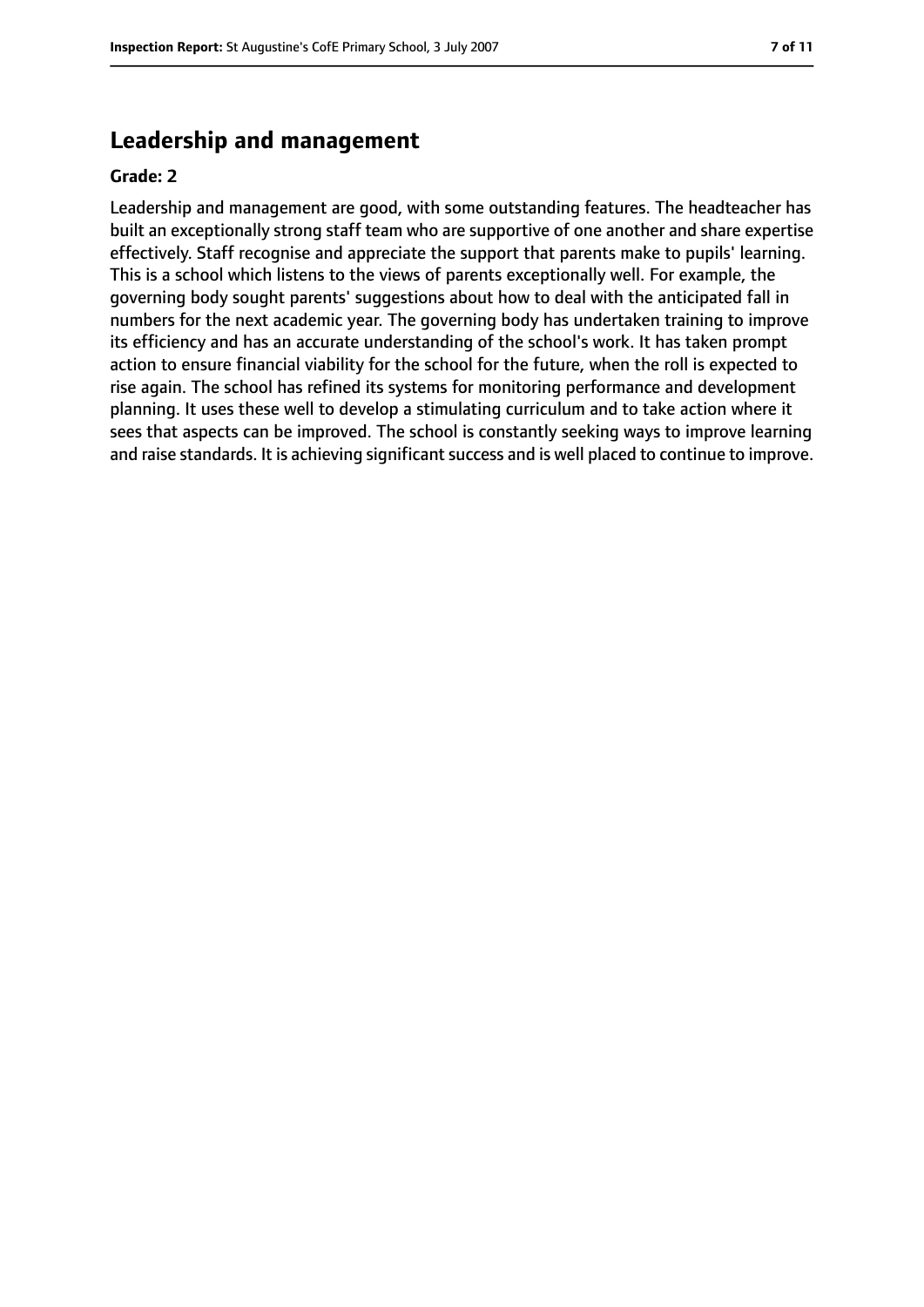**Any complaints about the inspection or the report should be made following the procedures set out in the guidance 'Complaints about school inspection', which is available from Ofsted's website: www.ofsted.gov.uk.**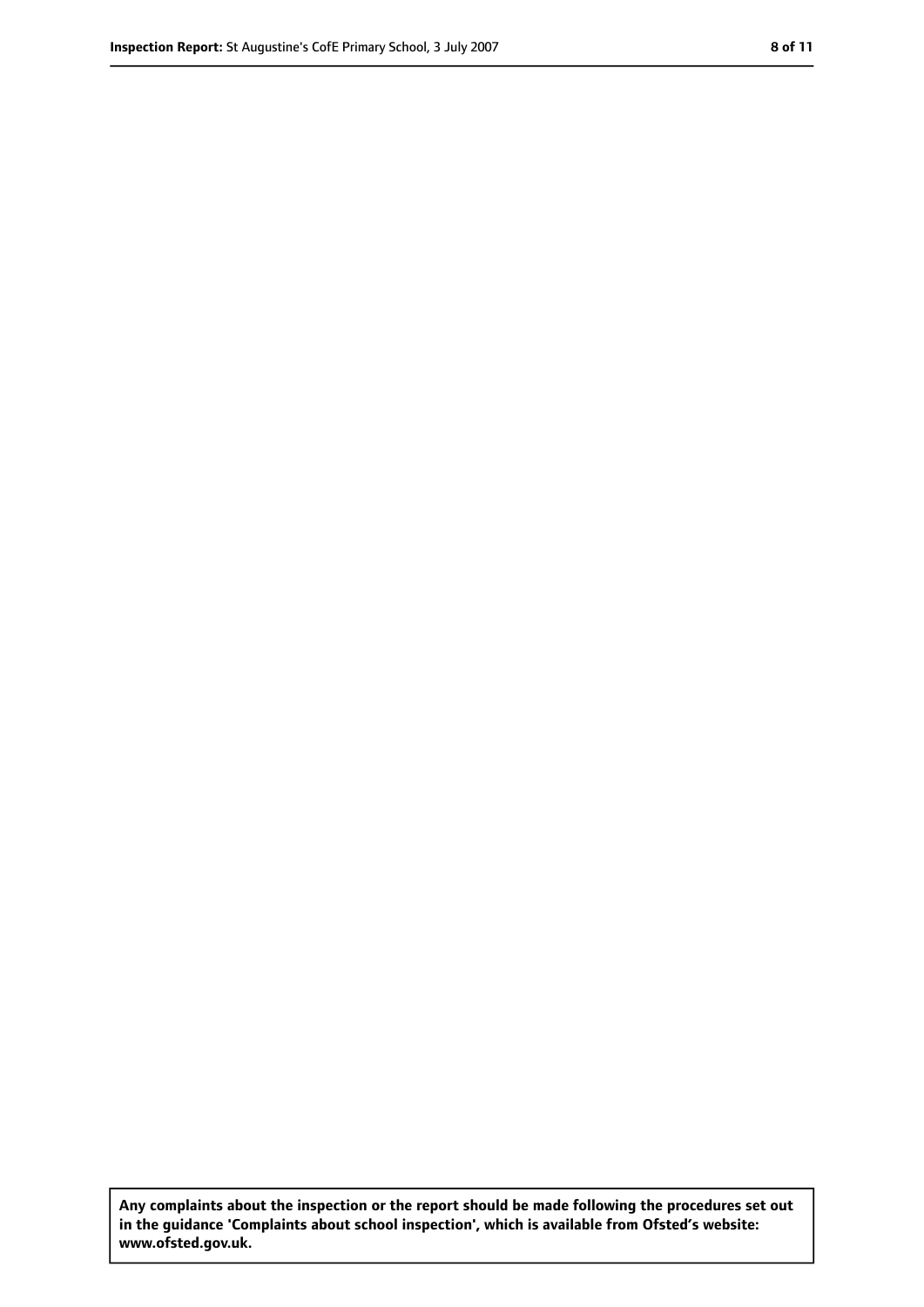#### **Annex A**

### **Inspection judgements**

| Key to judgements: grade 1 is outstanding, grade 2 good, grade 3 satisfactory, and grade 4 $\,$ | <b>School</b>  |
|-------------------------------------------------------------------------------------------------|----------------|
| inadequate                                                                                      | <b>Overall</b> |

### **Overall effectiveness**

| How effective, efficient and inclusive is the provision of education, integrated<br>care and any extended services in meeting the needs of learners? |     |
|------------------------------------------------------------------------------------------------------------------------------------------------------|-----|
| How well does the school work in partnership with others to promote learners'<br>well-being?                                                         |     |
| The quality and standards in the Foundation Stage                                                                                                    |     |
| The effectiveness of the school's self-evaluation                                                                                                    |     |
| The capacity to make any necessary improvements                                                                                                      |     |
| Effective steps have been taken to promote improvement since the last<br>inspection                                                                  | Yes |

#### **Achievement and standards**

| How well do learners achieve?                                                                               |  |
|-------------------------------------------------------------------------------------------------------------|--|
| The standards <sup>1</sup> reached by learners                                                              |  |
| How well learners make progress, taking account of any significant variations between<br>groups of learners |  |
| How well learners with learning difficulties and disabilities make progress                                 |  |

### **Personal development and well-being**

| How good is the overall personal development and well-being of the<br>learners? |  |
|---------------------------------------------------------------------------------|--|
|                                                                                 |  |
| The extent of learners' spiritual, moral, social and cultural development       |  |
| The behaviour of learners                                                       |  |
| The attendance of learners                                                      |  |
| How well learners enjoy their education                                         |  |
| The extent to which learners adopt safe practices                               |  |
| The extent to which learners adopt healthy lifestyles                           |  |
| The extent to which learners make a positive contribution to the community      |  |
| How well learners develop workplace and other skills that will contribute to    |  |
| their future economic well-being                                                |  |

### **The quality of provision**

| How effective are teaching and learning in meeting the full range of the<br>learners' needs?          |  |
|-------------------------------------------------------------------------------------------------------|--|
| How well do the curriculum and other activities meet the range of needs<br>and interests of learners? |  |
| How well are learners cared for, quided and supported?                                                |  |

 $^1$  Grade 1 - Exceptionally and consistently high; Grade 2 - Generally above average with none significantly below average; Grade 3 - Broadly average to below average; Grade 4 - Exceptionally low.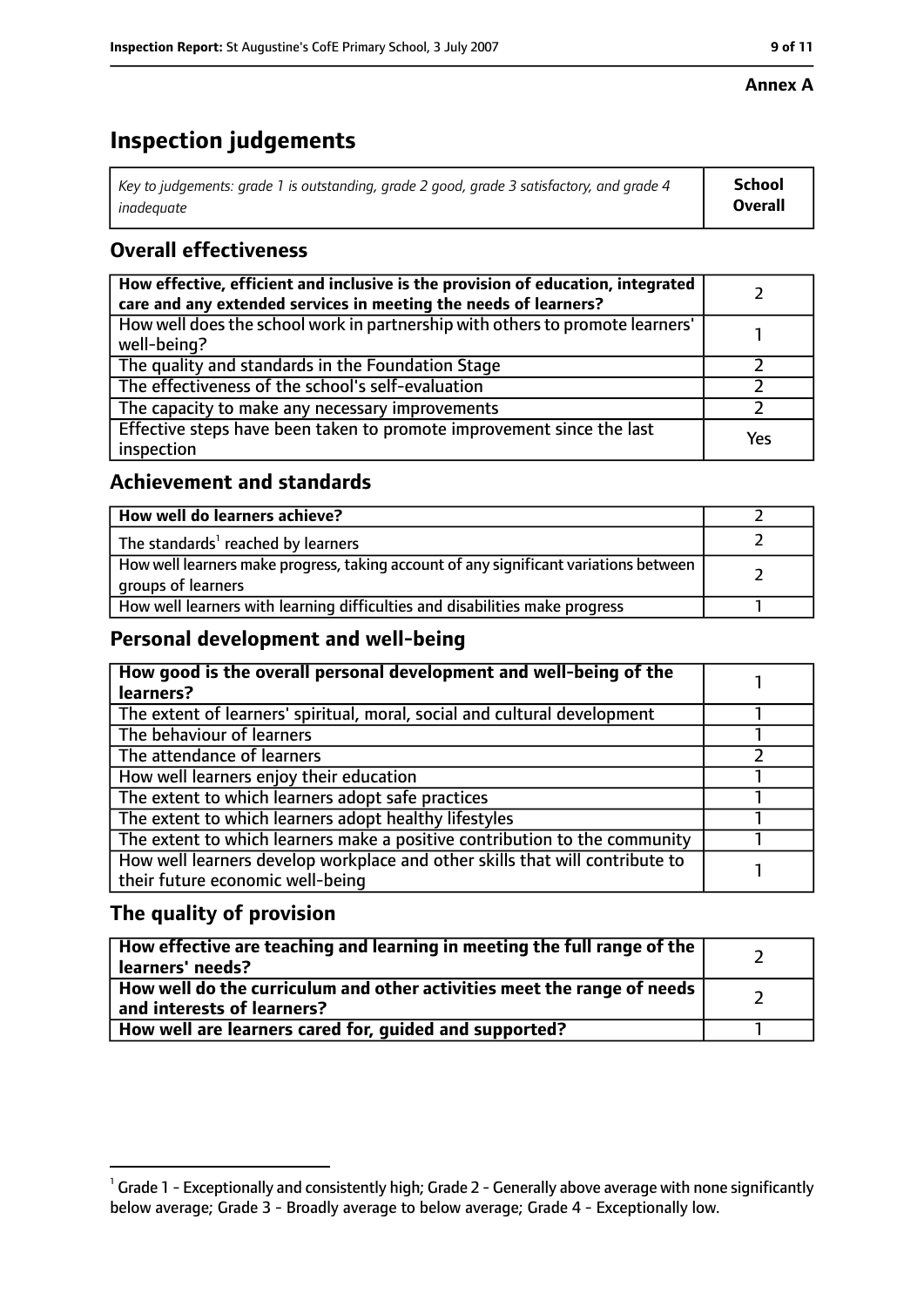## **Leadership and management**

| How effective are leadership and management in raising achievement<br>and supporting all learners?                                              |           |
|-------------------------------------------------------------------------------------------------------------------------------------------------|-----------|
| How effectively leaders and managers at all levels set clear direction leading<br>to improvement and promote high quality of care and education |           |
| How effectively performance is monitored, evaluated and improved to meet<br>challenging targets                                                 |           |
| How well equality of opportunity is promoted and discrimination tackled so<br>that all learners achieve as well as they can                     |           |
| How effectively and efficiently resources, including staff, are deployed to<br>achieve value for money                                          |           |
| The extent to which governors and other supervisory boards discharge their<br>responsibilities                                                  | 7         |
| Do procedures for safequarding learners meet current government<br>requirements?                                                                | Yes       |
| Does this school require special measures?                                                                                                      | <b>No</b> |
| Does this school require a notice to improve?                                                                                                   | No        |